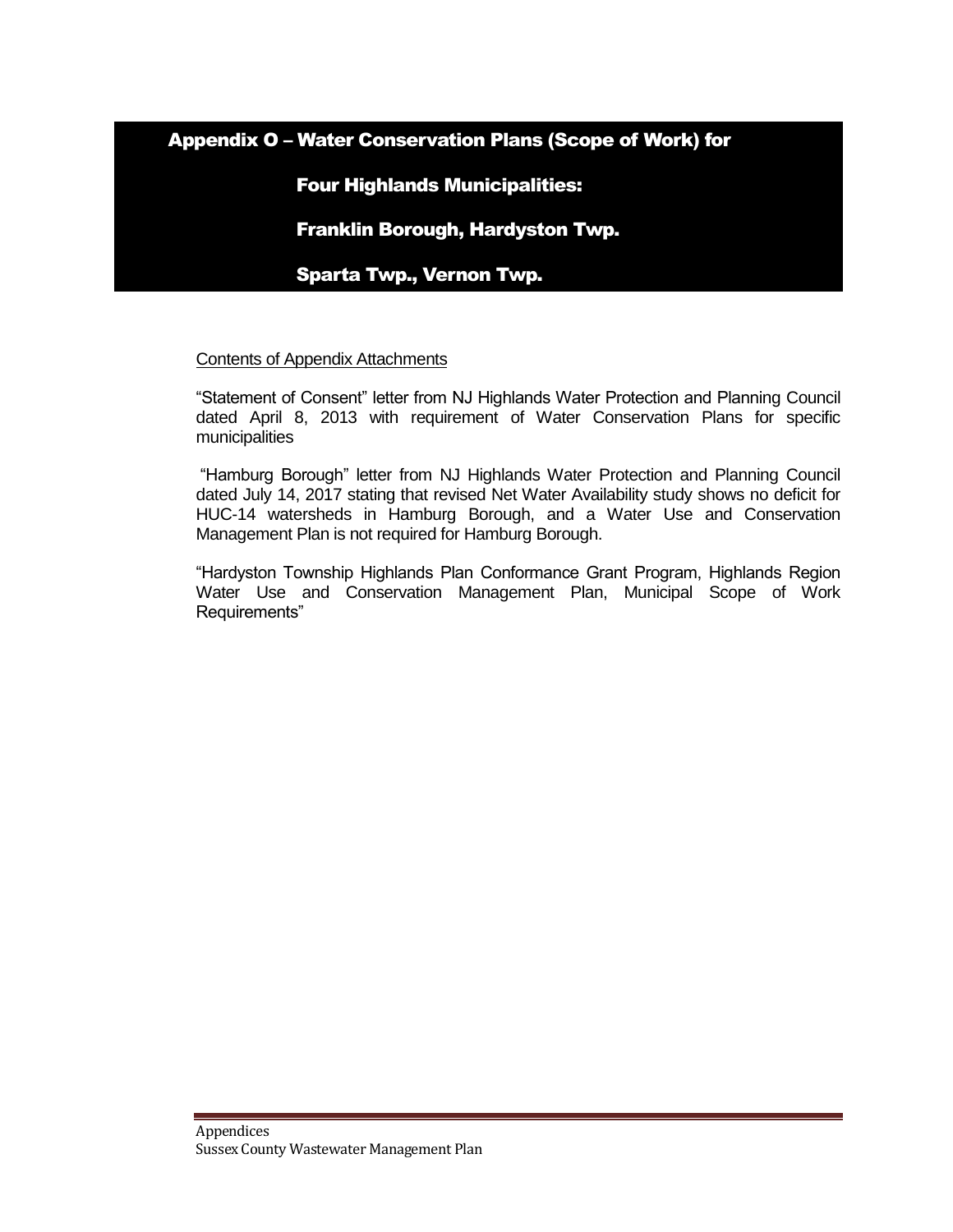

**CHRIS CHRISTIE** Governor

**KIM GUADAGNO** Lt. Governor

**State of Rew Jersey** 

 $\dot{\mathbf{f}}$ 

Highlands Water Protection and Planning Council 100 North Road (Route 513) Chester, New Jersey 07930-2322 (908) 879-6737 (908) 879-4205 (fax) www.highlands.state.nj.us



**IM RILEE** Chairman **GENE F. FEYL** Executive Director APR 1 0 2013

April 8, 2013

Eric K. Snyder, Planning Director County of Sussex 1 Spring Street Newton, NJ 07960

Countywide Future Sewer Service Areas for Sussex County Subject: Statement of Consent - Proposed Amendments to the Sussex County Water **Quality Management Plan** All of Sussex County, and portions of Netcong, Roxbury, Jefferson, and **Mount Arlington** 

Dear Mr. Snyder,

Thank you for your letter of December 26, 2012 seeking a statement of consent from the Highlands Water Protection and Planning Council (Highlands Council) on the amendments to the Sussex County Water Quality Management (WQM) Plan. The Highlands Council reviewed the proposed Future Sewer Service Areas (Future SSA) for all of Sussex County and portions of Netcong, Roxbury, Jefferson, and Mount Arlington in Morris County using the GIS shapefiles that were received from the NJ Department of Environmental Protection (NJDEP) on January 4, 2013. In a letter dated March 20, 2013, the NJDEP stated that, pursuant to P.L. 2011, c.201, NJDEP is only requiring the delineation of wastewater service areas, i.e. Future Wastewater Service Area (FWSA) maps, at this time and is not evaluating water supply until a full Wastewater Management Plan (WMP) is submitted to NJDEP for review pursuant to the Water Quality Management (WQM) Planning rules (N.J.A.C. 7:15). As such, the Highlands Council consents to the adoption of the Future Wastewater Service Area Maps for Sussex County and Morris County as amendments to the Sussex County WQM Plan, with the understanding that when full WMPs for Sussex and Morris Counties are submitted to NJDEP for review, a Water Use and Conservation Management Plan (WUCMP) will need to be adopted for the thirteen (13) deficit HUC 14 subwatersheds across eight (8) municipalities in Sussex County and portions of Morris County (see Objective 2B8c) included in the Sussex County WQM Plan.

The Highlands Council reviewed the proposed Future Wastewater Service Areas depicted in the proposed amendments to the Sussex County WQM Plan pursuant to the Highlands Regional Master Plan (RMP), the WQM Planning rules at N.J.A.C. 7:15-3.4, 3.10 and 5.22(a)1 and (b), the Highlands Water Protection and Planning Act rules at N.J.A.C. 7:38-1.1(k), and Executive Order (EO) 114 (Corzine). The review includes the two Highlands municipalities that are not petitioning to conform to the Highlands Regional Master Plan (Franklin Borough and Hamburg Borough) and the

New Jersey is an Equal Opportunity Employer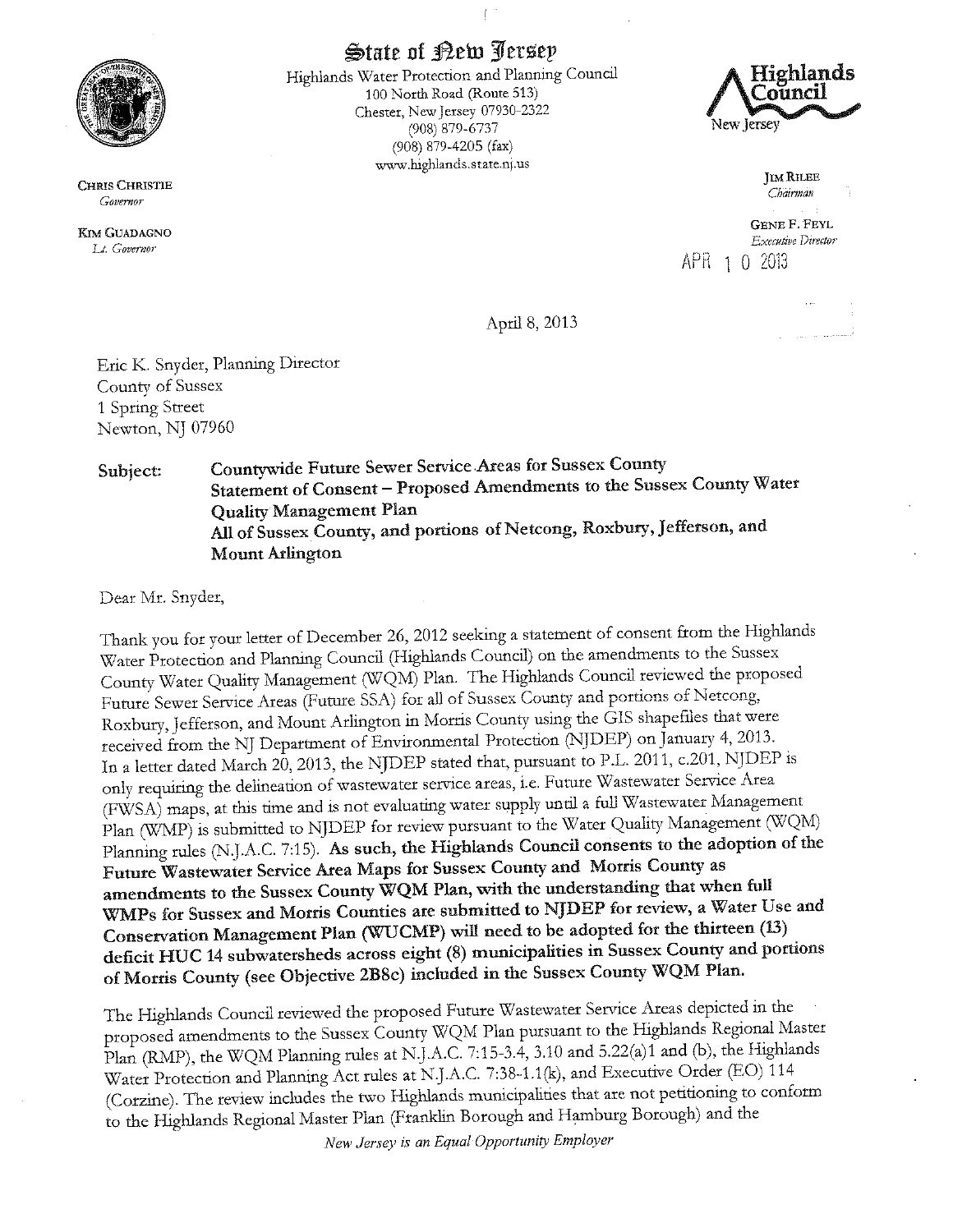municipalities that are not petitioning in the Planning Area (Green Township, Hardyston Township, Ogdensburg Borough, Sparta Township, and Vernon Township). The review also includes the Morris County municipalities within the Sussex County WQM Plan (Netcong, Roxbury, Jefferson, and Mount Arlington). Byram Township's WMP has been adopted by NJDEP and the Highlands Council will provide Stanhope Borough's and Hopatcong Borough's Highlands WMP. Stanhope's WMP will be drafted subsequent to Highlands Council approval of their pending Petition for Plan Conformance and Hopatcong's WMP after completion of the draft. Please note that the Stanhope Borough, Hopatcong Borough, and Byram Township parcels were not included in the review of the Sussex County WQM Plan GIS files.

As you know, Highlands municipalities that do not pursue Plan Conformance for the Planning Area will address their wastewater planning responsibilities in cooperation with their counties or directly with NJDEP, which in turn will request a Consistency Determination from the Highlands Council. The RMP Water and Wastewater Utilities Program (Objective 2Kc3) states that the Future SSA include all lands in the Existing Sewer Service Area, plus all lands in the Highlands Planning Area identified by the RMP as being within the Existing Community Zone (not including the Environmentally-Constrained Sub-Zone) and the Lake Community Subzone, and also are located within areas identified by the municipality for sewer service.

Our WMP consistency review process aims to achieve an expedited parcel level review in support of a countywide WQM Plan. The Highlands Council staff used the GIS shapefiles to compare the FWSAs of Sussex County, Netcong, Roxbury, Jefferson, and Mount Arlington to the Land Use Capability Zone Map (LUCM) and utilized the geodatabase from the municipal Build Out results (MOD 2) where applicable. The parcel by parcel level review is summarized in the attached Excel spreadsheet.

Both EO 114 and Objective 2B6a of the RMP speak about WUCMPs if an amendment to an Areawide WQM Plan or WMP will directly or indirectly cause or contribute to a Net Water Availability deficit. The RMP objective covers all LUCM Zones, while EO 114 directly identifies the Protection Zone, the Conservation Zone, or the Environmentally Constrained Sub-Zones.

When full WMPs for Sussex and Morris Counties are submitted to NJDEP for review, the thirteen (13) HUC 14 subwatersheds across eight municipalities in Sussex and Morris Counties identified as being in deficit and which have proposed Future Sewer Service Areas in the Protection Zone, the Conservation Zone, or the Environmentally Constrained Sub-Zones, as delineated in the RMP, will need to adopt a WUCMP. The eight municipalities include Hardyston Township, Sparta Township, Vernon Township, Hamburg Borough, Franklin Borough, Jefferson Township, Mount Arlington Borough, and Roxbury Township. The associated subwatersheds are highlighted in yellow in the attached Excel table. The Excel table is split into three tabs: the municipalities in Sussex County with no petition for the Planning Area, the Morris County municipalities within the Sussex County WQM Plan, and the municipalities with no petition for Plan Conformance (only Planning Area) within Sussex County. The full WMP for these municipalities will be consistent when a WUCMP is adopted for the deficit HUC 14 subwatersheds identified in proposed WMP amendments to the Sussex County WQM Plan. The Highlands Council will work with the municipalities that conform for the Preservation Area on a WUCMP.

As noted above, pursuant to P.L. 2011, c.203, NJDEP is only reviewing FWSA mapping at this time. Therefore, the water deficit issues are not relevant to the currently proposed FWSA amendments to the Sussex County WQM Plan and will be addressed when full WMPs for Sussex and Morris Counties are submitted to NJDEP for review by adoption of a WUCMP, which may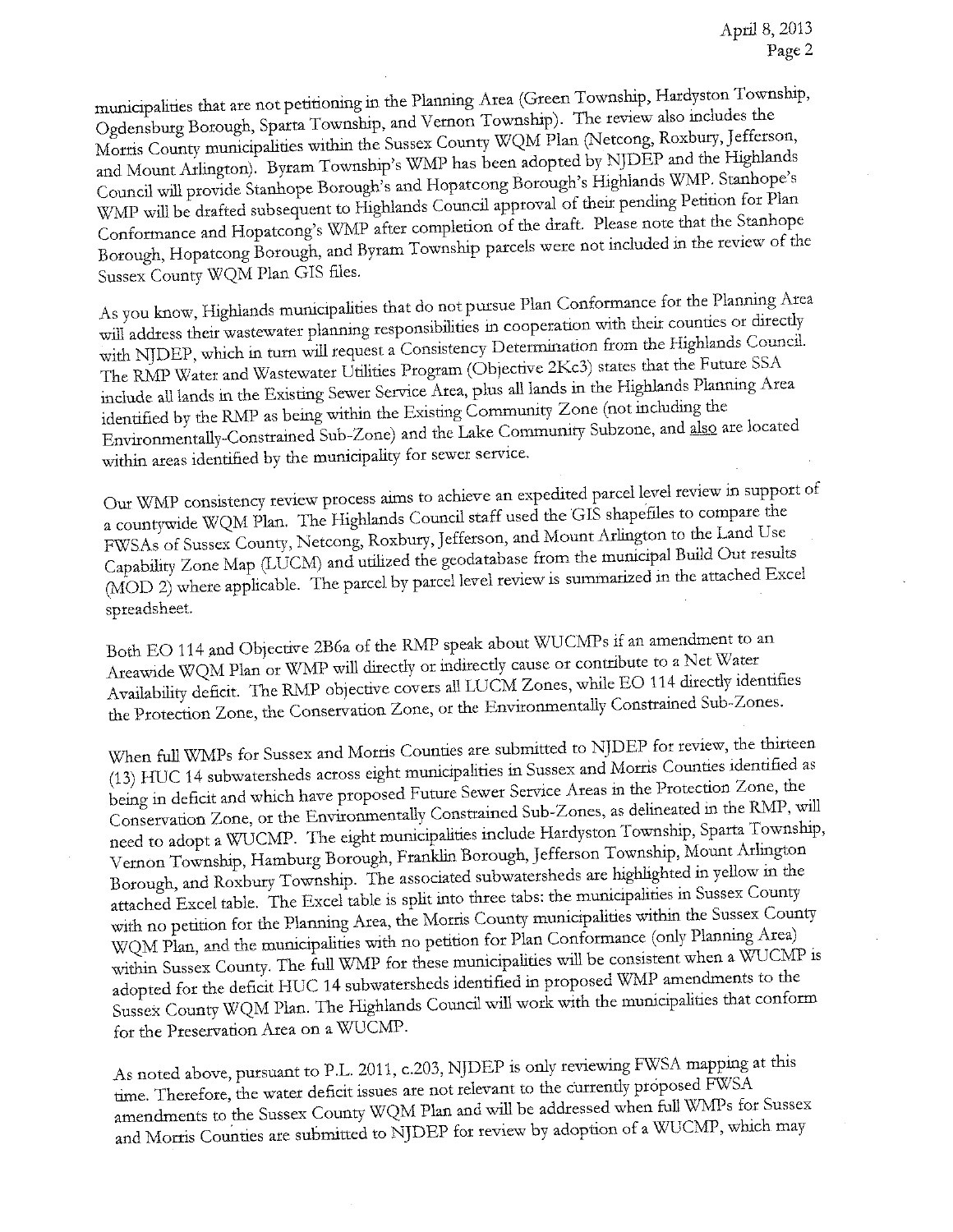include the adoption of Water Conservation Ordinances (Outdoor Water Use, Enhanced Stormwater Management, and Low-Flow fixtures and High Efficiency appliances.

We thank you for the comprehensive work that Sussex County has incorporated into the Future Wastewater Service Area analysis and as always, if you wish to discuss any issue regarding the Sussex County WQM Plan, please feel free to contact me at (908) 879-6737 ext. 101 or via email at gene.feyl@highlands.state.nj.us. The WQM Plan amendment review was conducted by our Resource Management Specialist Casey Ezyske, who may be contacted at ext. 7114 or via e-mail at: casev.ezvske@highlands.state.nj.us.

Sincerely,

Gene F. Feyl **Executive Director** 

c: (with enclosure)

Nick Angarone, Division of Coastal and Land Use Planning John Eskilson, Sussex County Administrator Christine Marion, Morris County Planning Director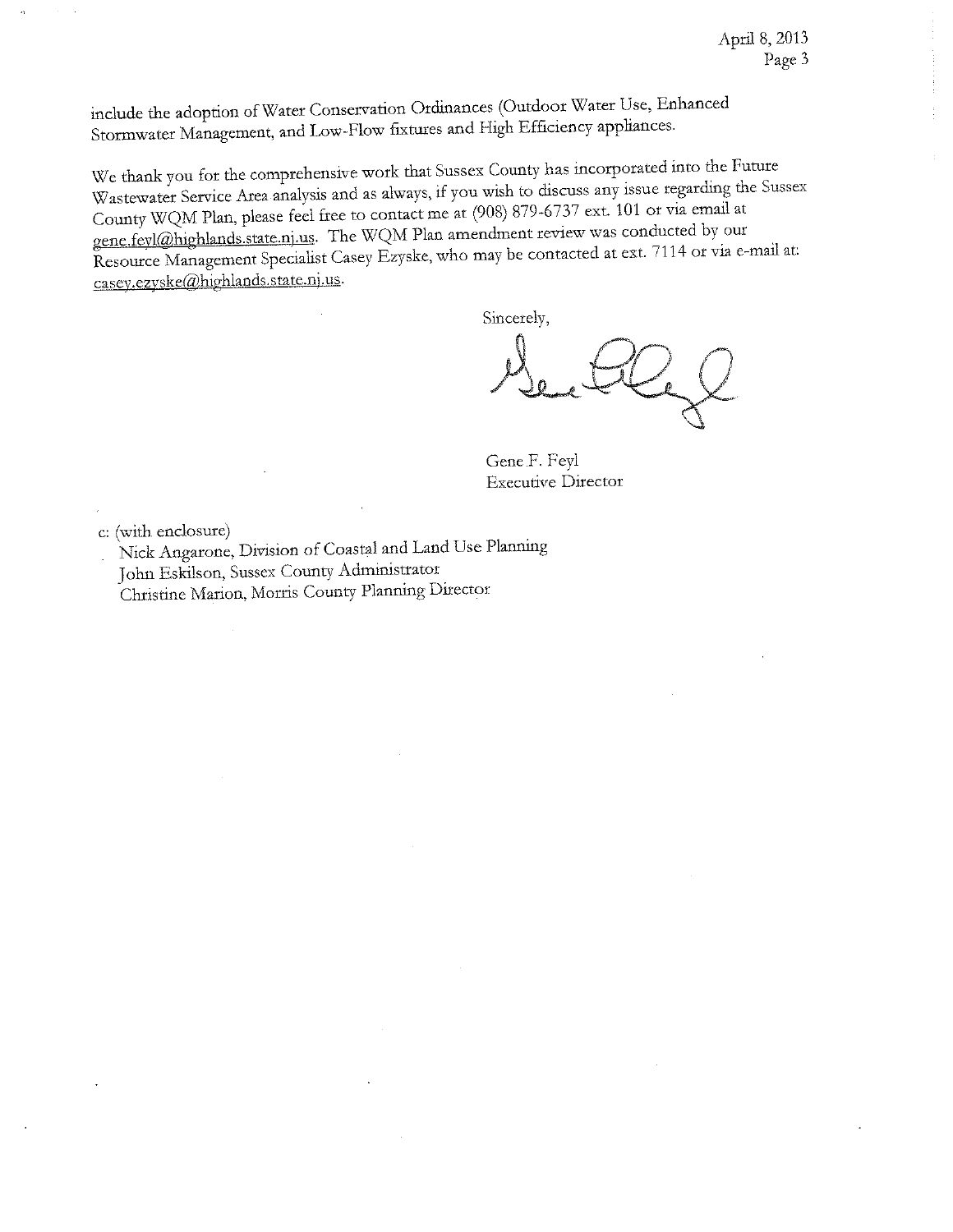| Parcel ID SSN                | Municipalit BLOC<br>К<br>Y         | LOT            | Parcel<br>Comments<br>Acres                           | <b>HUC14#1</b> | Subwatershed Name #1                     | Net Water<br>Availability #1<br>(MGD) | <b>HUC14 #2</b> |
|------------------------------|------------------------------------|----------------|-------------------------------------------------------|----------------|------------------------------------------|---------------------------------------|-----------------|
| 309522 1911                  | Hardyston To 14                    | 22.01          | 148.56 includes env constrained land                  | 02020007010070 | Wallkill R(Martins Rd to Hamburg SW Bdy) | -0.71954002252                        |                 |
| 321028 1911                  | Hardyston Tc 14                    | 24.01          | 158.61 includes env constrained land                  | 02020007010070 | Wallkill R(Martins Rd to Hamburg SW Bdy) | -0.71954002252                        |                 |
| 309524 1911                  | Hardyston Tc 16                    | 1.02           | 102.01 includes env constrained land                  | 02020007040010 | Black Ck(above/incl G.Gorge Resort trib) | -0.49667767276                        |                 |
| 309545 1911                  | Hardyston Tc 16                    | 2.01           | 12.97 includes env constrained land                   | 02020007040010 | Black Ck(above/incl G.Gorge Resort trib) | -0.49667767276                        |                 |
| 300698 1911                  | Hardyston Tc 16                    | 3.03           | 3.52 includes env constrained land                    | 02020007040010 | Black Ck(above/incl G.Gorge Resort trib) | -0.49667800000 02020007010070         |                 |
| 299974 1911                  | Hardyston Tt 16                    | 3.05           | 3.74 includes env constrained land                    | 02020007010070 | Wallkill R(Martins Rd to Hamburg SW Bdy) | -0.71954000000 02020007040010         |                 |
| 299969 1911                  | Hardyston Tr 16                    | 3.06           | 4.20 includes eav constrained land                    | 02020007010070 | Wallkill R(Martins Rd to Hamburg SW Bdy) | -0.71954002252                        |                 |
| 299972 1911                  | Hardyston Te 16                    | 3.07           | 4.86 adjacent to ECZ and/or LCZ                       | 02020007040010 | Black Ck(above/incl G.Gorge Resort trib) | -0.49667800000 02020007010070         |                 |
| 300757 1911                  | Hardyston Te 16                    | 6.01           | 32.62 includes env constrained land                   | 02020007010070 | Wallkill R(Martins Rd to Hamburg SW Bdy) | -0.71954000000 02020007040010         |                 |
| 299892 1911                  | Hardyston Te 16                    | 8.01           | 5.81 adjacent to ECZ and/or LCZ                       | 02020007040010 | Black Ck(above/incl G.Gorge Resort trib) | -0.49667800000 02020007010070         |                 |
|                              | Hardyston Tc 16                    | 8.03           | 16.49 includes env constrained land                   | 02020007010070 | Wallkill R(Martins Rd to Hamburg SW Bdy) | -0.71954000000 02020007040010         |                 |
| 300496 1911                  |                                    | 18.01          | 3.40 includes env constrained land                    | 02020007010040 | Wallkill R(Hamburg SW Bdy to Ogdensburg) | -0.75403489861                        |                 |
| 301882 1911                  | Hardyston Tt 62<br>Hardyston Tr 62 | 18.05          | 2.76 includes env constrained land                    | 02020007010040 | Wallkill R(Hamburg SW Bdy to Ogdensburg) | -0.75403489861                        |                 |
| 301970 1911                  | Hardyston To 62                    | 18.12          | 3.21 includes ECZ and/or LCZ                          | 02020007010040 | Wallkill R(Hamburg SW Bdy to Ogdensburg) | -0.75403489861                        |                 |
| 301878 1911                  | Hardyston Tc 62                    | 18.16          | 3.64 includes env constrained land                    | 02020007010040 | Wallkill R(Hamburg SW Bdy to Ogdensburg) | -0.75403489861                        |                 |
| 301298 1911                  | Hardyston Tr 62                    | 34.06          | 3.02 includes env constrained land                    | 02020007010070 | Wallkill R(Martins Rd to Hamburg SW Bdy) | -0.71954002252                        |                 |
| 7000701 1911                 | Hardyston To 62                    | 34.07          | 3.46 includes env constrained land                    | 02020007010070 | Wallkill R(Martins Rd to Hamburg SW Bdy) | -0.71954002252                        |                 |
| 7000681 1911                 | Hardyston Tc 63                    | 1.01           | 40.44 includes env constrained land                   | 02020007010070 | Wallkill R(Martins Rd to Hamburg SW Bdy) | -0.71954002252                        |                 |
| 7000699 1911<br>7000842 1911 | Hardyston Tc 67                    | 2.01           | 78.27 includes env constrained land                   | 02020007010060 | Beaver Run                               | 0.00780400000 02020007010070          |                 |
| 299867 1911                  | Hardyston Tr 67                    | 16.03          | 5.58 includes env constrained land                    | 02020007010070 | Wallkill R(Martins Rd to Hamburg SW Bdy) | -0.71954002252                        |                 |
| 299843 1911                  | Hardyston Tt 67.05                 | -1             | 12.38 includes ECZ and/or LCZ                         | 02020007010070 | Wallkill R(Martins Rd to Hamburg SW Bdy) | -0.71954002252                        |                 |
| 7000666 1911                 | Hardyston Tc 67.29                 | $\mathbf{1}$   | 14.50 includes env constrained land                   | 02020007010070 | Wallkill R(Martins Rd to Hamburg SW Bdy) | -0.71954002252                        |                 |
| 7000608 1911                 | Hardyston Tt 67.30                 | -1             | 14.82 includes env constrained land                   | 02020007010070 | Wallkill R(Martins Rd to Hamburg SW Bdy) | -0.71954002252                        |                 |
| 99019215 1918                | Sparta Towns 19.01                 | 5              | 1.05 includes env constrained land                    | 02020007010010 | Wallkill R/Lake Mohawk(above Sparta Sta) | -0.72702137527                        |                 |
| 99022947 1918                | Sparta Towns 19.03                 | 48             | 33.71 includes env constrained land                   | 02020007010010 | Wallkill R/Lake Mohawk(above Sparta Sta) | -0.72702137527                        |                 |
| 99026776 1918                | Sparta Towns 26                    | 42             | 24.40 includes env constrained land                   | 02040105040050 | Sparta Junction tribs                    | -0.80249197122                        |                 |
| 99022396 1918                | Sparta Towns 31                    | $\mathbf{1}$   | 38.66 contains Transportation Score >= 02040105040050 |                | Sparta Junction tribs                    | -0.80249197122                        |                 |
| 99022391 1918                | Sparta Towns 31                    | 1.01           | 27.90 includes env constrained land                   | 02040105040050 | Sparta Junction tribs                    | -0.80249197122                        |                 |
| 315773 1922                  | Vernon Towi 141                    | 8              | 1.04 includes cav constrained land                    | 02020007040020 | Black Creek (below G. Gorge Resort trib) | -0.17615971411                        |                 |
| 312219 1922                  | Vernon Towr 142                    | $\overline{2}$ | 0.84 includes env constrained land                    | 02020007040020 | Black Creek (below G. Gorge Resort trib) | -0.17615971411                        |                 |
| 314872 1922                  | Vernon Towr 142                    | 3              | 0.92 includes env constrained land                    | 02020007040020 | Black Creek (below G. Gorge Resort trib) | -0.17615971411                        |                 |
| 310928 1922                  | Vernon Towr 142                    | 10             | 2.02 adjacent to ECZ and/or LCZ                       | 02020007040020 | Black Creek (below G. Gorge Resort trib) | $-0.17615971411$                      |                 |
| 11029992 1922                | Vernon Towi 183                    | 11.03          | 0.81 includes env constrained land                    | 02020007040020 | Black Creek (below G. Gorge Resort trib) | -0.17615971411                        |                 |
| 11030002 1922                | Vernon Towr 183                    | 15             | 44.84 includes env constrained land                   | 02020007040020 | Black Creek (below G. Gorge Resort trib) | -0.17615971411                        |                 |
| 312825 1922                  | Vemon Towr 231                     | 9              | 56.26 includes env constrained land                   | 02020007040010 | Black Ck(above/incl G.Gorge Resort trib) | -0.49667767276                        |                 |
| 310134 1922                  | Vernon Towr 231                    | 14             | 13.37 includes env constrained land                   | 02020007040010 | Black Ck(above/incl G.Gorge Resort trib) | -0.49667767276                        |                 |
| 305968 1922                  | Vernon Towr 233.01                 | $\mathbf{2}$   | 1.20 contains Transportation Score >= 02020007040010  |                | Black Ck(above/incl G.Gorge Resort trib) | -0.49667767276                        |                 |
| 305510 1922                  | Vernon Towr 233.04                 | -8             | 0.52 adjacent to ECZ and/or LCZ                       | 02020007040010 | Black Ck(above/incl G.Gorge Resort trib) | -0.49667767276                        |                 |

 $\sim 0.1$ 

 $\sim 10^7$ 

 $\sim$ 

 $\sim$ 

 $\sim$ 

 $\sim 10$ 

 $\sim$   $\alpha$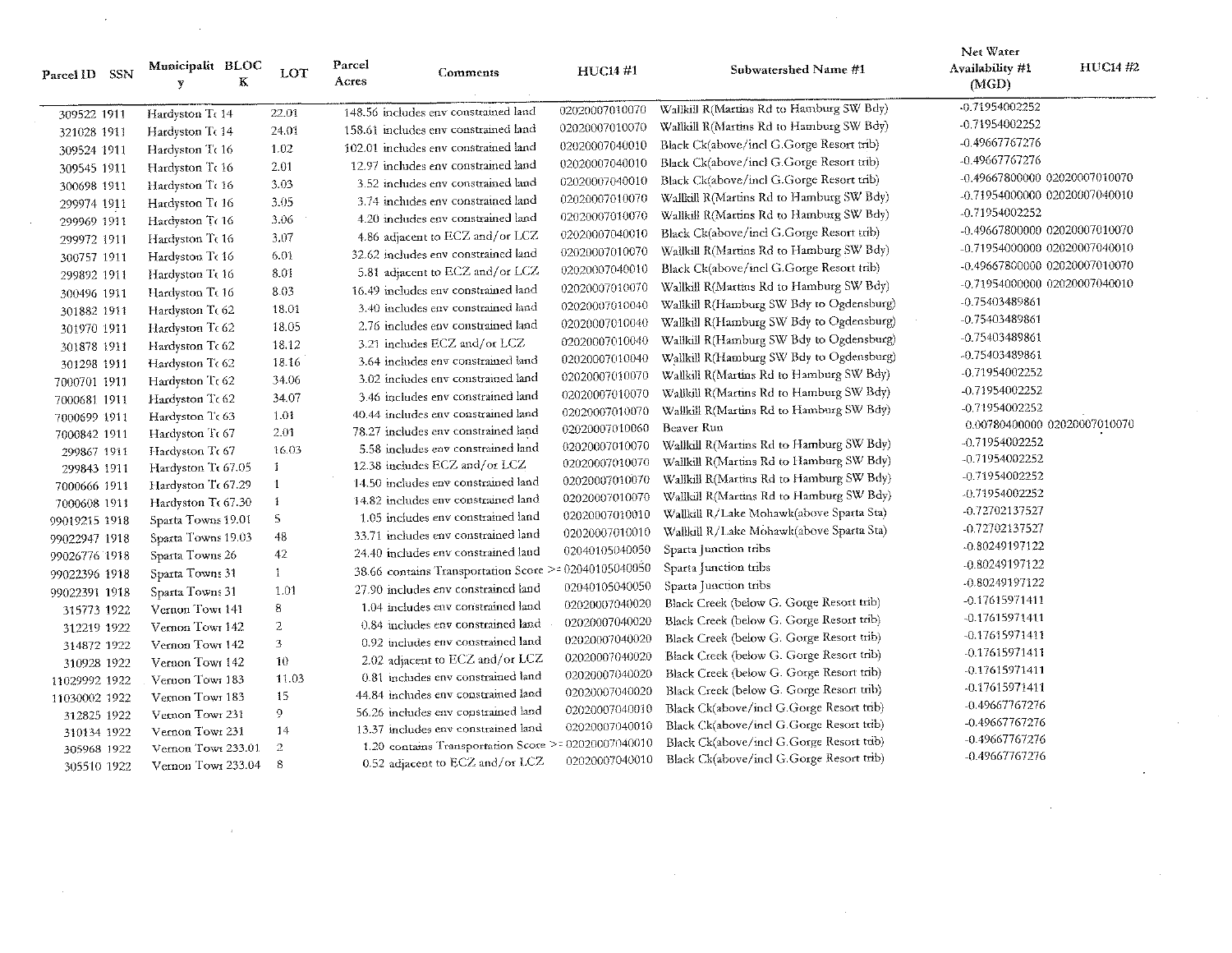

**CHRIS CHRISTIE** Governor

**KIM GUADAGNO** Lt. Governor

State of Rew Jersey

Highlands Water Protection and Planning Council 100 North Road (Route 513) Chester, New Jersey 07930-2322 (908) 879-6737 (908) 879-4205 (fax) www.nj.gov/njhighlands





Alice Brees, PP, AICP, Principal Planner County of Sussex 1 Spring Street Newton, NJ 07960

#### Hamburg Borough Water Use and Conservation Management Plan Subject:

Dear Ms. Brees.

Please accept this letter as an update of our letter dated April 8, 2013 regarding our consent to the adoption of the Future Wastewater Service Area maps. Our consent stated that when full Wastewater Management Plans for Sussex and Morris Counties are submitted to NJDEP for review, Water Use and Conservation Management Plans would need to be adopted for the thirteen (13) deficit HUC14 subwatersheds across eight (8) municipalities in Sussex County and portions of Morris County (see Objective 2B8c) included in the Sussex County Water Quality Management Plan.

As part of the compliance with that condition, the Highlands Council and Hardyston Township have worked towards refining and revising the Net Water Availability numbers as part of the municipal-wide Water Use and Conservation Management Plan for Hardyston Township. Two of the HUC14 subwatersheds situated partially in Hardyston also completely encompass Hamburg Borough. The revised Net Water Availability calculations indicate that these two HUC14 subwatersheds are currently not in a deficit condition as previously reported. As a result, Hamburg Borough is not required to develop a Water Use and Conservation Management Plan in order to satisfy EO114 and associated RMP policies and objectives.

We thank you for the comprehensive work that Sussex County has incorporated into the Future Wastewater Service Area analysis and as always, if you wish to discuss any issue regarding the Sussex County Water Quality Management Plan, please feel free to contact me at (908) 879-6737 ext. 101 or via email at margaret.nordstrom@highlands.nj.gov. The Water Quality Management Plan amendment review was conducted by our Resource Management Specialist Casey Ezyske, who may be contacted at ext. 113 or via e-mail at: casey.ezyske@highlands.ni.gov.

Sincerely,

Margaret Nordstrom **Executive Director**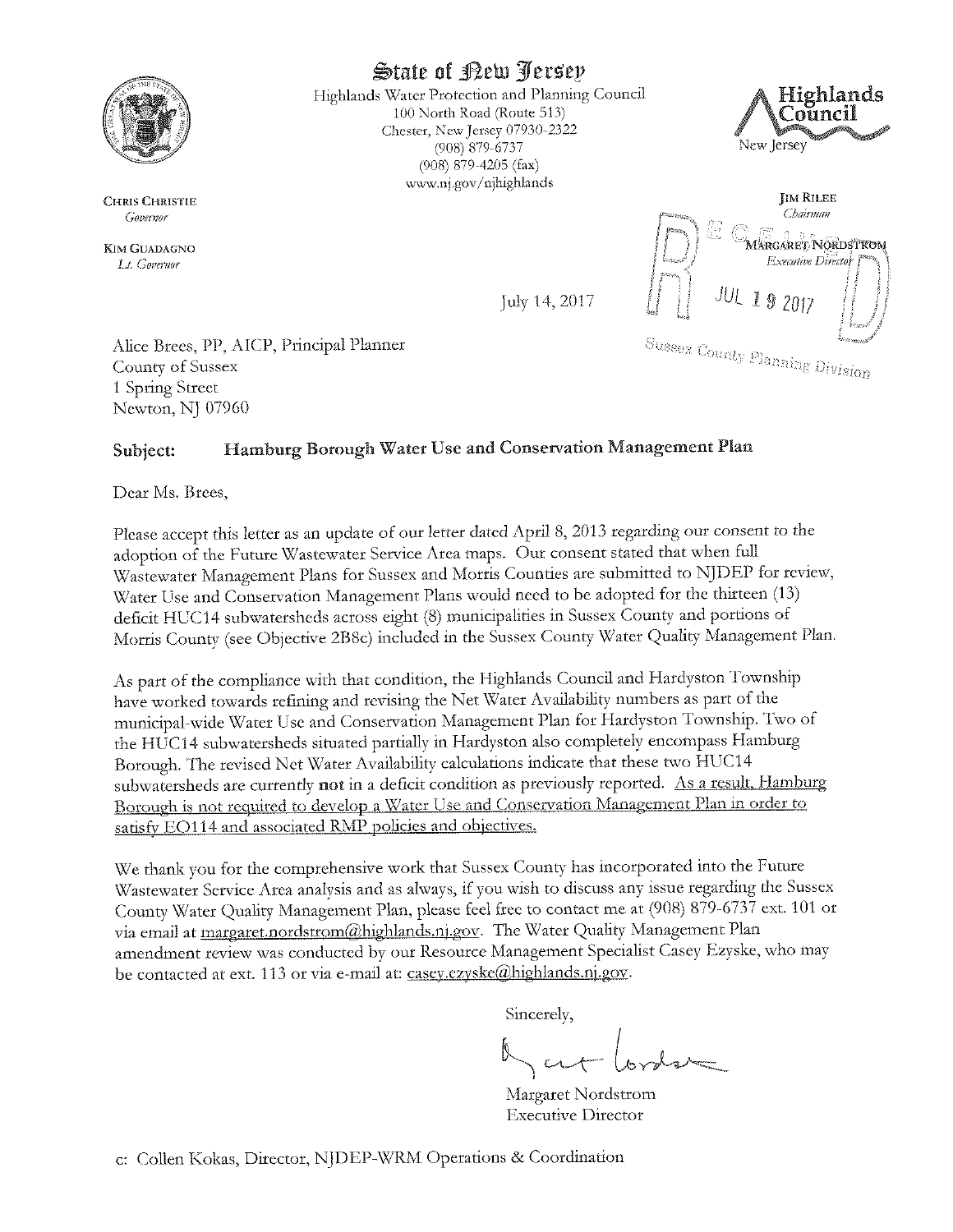### **Hardyston Township, Sussex County** Highlands Plan Conformance Grant Program Highlands Region Water Use and Conservation Management Plan **Municipal Scope of Work Requirements**

This scope of work (SOW) outlines the tasks required to develop and implement one of the Plan Conformance resource management plans required by the Regional Master Plan (RMP) for conforming towns in the Highlands Region.

The Highlands Council has authorized grant funding for the municipality in its Highlands Implementation Plan and Schedule in an amount not to exceed \$80,000 to develop and implement a municipal-wide Water Use and Conservation Management Plan (WUCMP). The relevant tasks, schedule, and deliverables needed in the SOW are outlined below. The associated budget with each task has not been completed, as each municipality will need to calculate those costs independently. These represent the items needed to develop and implement a WUCMP, but does not anticipate every task that a municipality might undertake in this endeavor. The municipality is permitted to include additional tasks if they are relevant to the development and implementation of the WUCMP.

### Overview

Conformance with the RMP is intended to align municipal and county plans, regulations and programs with the goals, policies, and objectives of the RMP, including preservation of the availability and quality of the surface water and ground water resources throughout the Highlands Region.

The Highlands Regional Master Plan (RMP) requires that conforming municipalities develop a WUCMP that reflects the policies and objectives of the RMP. Specifically, conforming municipalities are required to develop Water Use and Conservation Management Plans "that will set priorities for the use of available water ... and will establish methods to reduce and, where feasible, eliminate deficits where they exist." Implementation of the WUCMP will require extensive cooperation among the municipal governing body, significant water users and the Highlands Council.

# Component I - Kickoff/Reevaluation of Net Water Availability

As the development of a WUCMP involves much effort, planning and expertise, the municipality should select a project team from municipal staff and/or consulting professionals.

During development of the RMP, the Highlands Council conducted a net water availability analysis at a HUC14 subwatershed level, to determine the amount of water required to protect aquatic ecological integrity and the amount that is available for consumptive and depletive uses. This analysis was largely based on 2003 water use data, the best available data at the time. The Highlands Council has since refined its methodology and obtained more recent water demand data. The first critical step in the WUCMP planning process is to update net water availability calculations with available data using the refined methodology

Task 1. Assemble Project Team. The municipality will designate a working project team for the WUCMP project. This shall include the professionals assigned by the municipality to complete the project, municipal staff with knowledge relevant to the preparation of the study (engineer, planner, public works, etc.), a representative from the Highlands Council, and as needed the professionals responsible.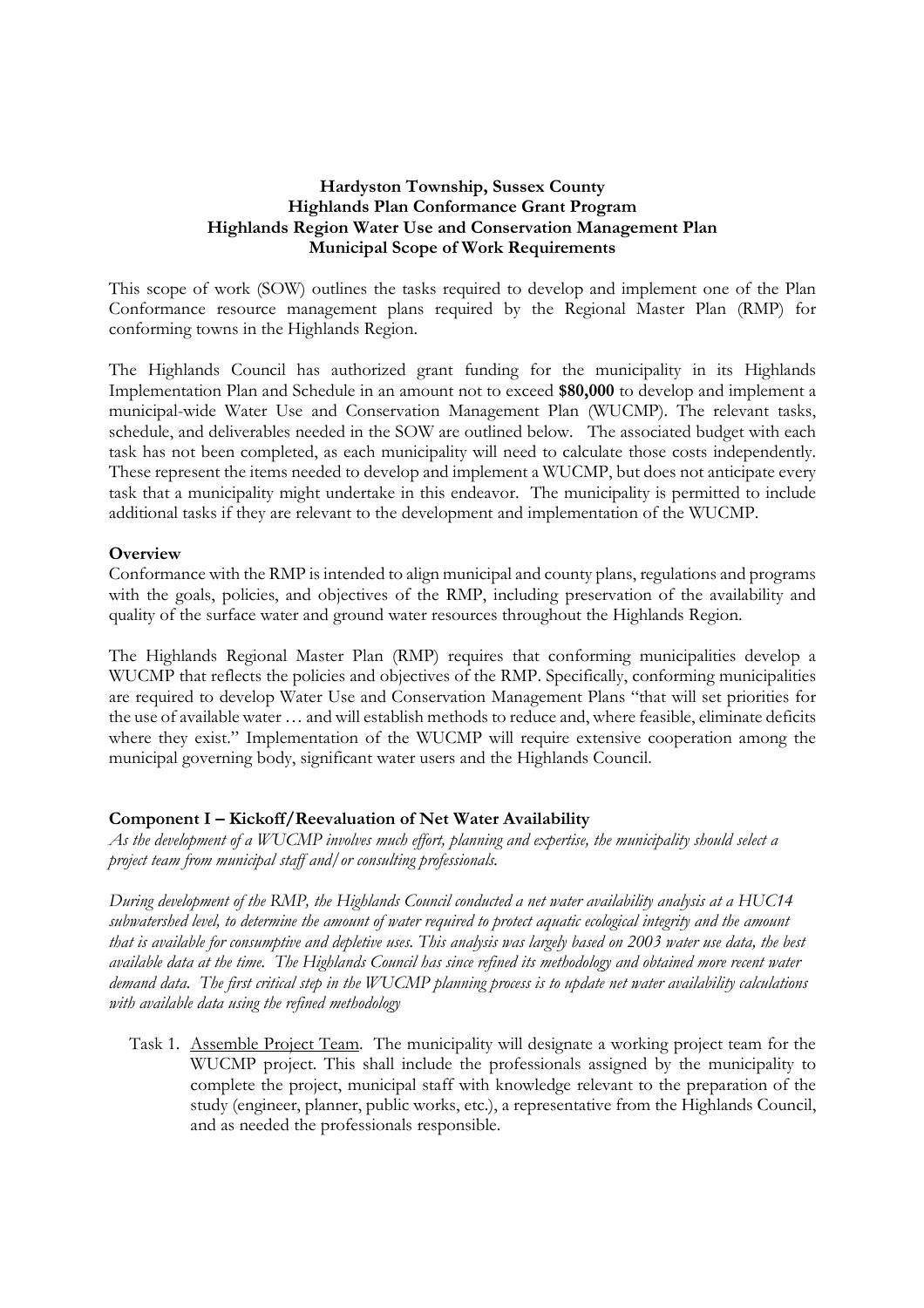- Task 2. Kickoff Meeting. Prior to commencement of work on the project, the project team and Highlands Council staff will have a kickoff meeting to discuss project goals and objectives. Expectations regarding communications, deliverables, and schedule will be discussed.
- Task 3. Reevaluation of Net Water Availability (by Highlands Council Consultant). The deficit/surplus status for each of the 13 subwatersheds in Hardyston Township will be recalculated as part of this project using the Highlands Council's updated methodology. The procedure is complex and time-consuming, so the Highlands Council has hired a consultant that is familiar with the process. A portion of Hardyston's WUCMP grant funding will be dedicated to the consultant for this task. The subwatersheds (listed by  $HUC14 \#$ ) to be included in this study area will be as follows:

| 0202007010020  | 0202007040010  |
|----------------|----------------|
| 02030103030010 | 2030103050010  |
| 02030103050020 | 02030103050030 |
| 02030103050040 | 02040105040040 |
| 0202007010030  | 0202007010040  |
| 0202007010050  | 0202007010060  |
| 0202007010070  |                |

The Highlands Council has solicited a quote for this task, and will be shown in the budget line item. The municipality will not be responsible for any overages that occur on this task.

Task 4. Review of Net Water Availability Results (By Municipality) After delivery of the net water availability results, the municipality may review and become familiar with the information. Questions and comments will be returned to the Highlands Council for verification/explanation by the Highlands' consultant.

| Schedule:     | Task 1: September 2016<br>Task 2: September 2016<br>Task 3: TBD by Highlands Council and Consultant<br>Task 4: Dependent on Completion of Task 3 - Estimated December 2016                                                                                                                                                                       |
|---------------|--------------------------------------------------------------------------------------------------------------------------------------------------------------------------------------------------------------------------------------------------------------------------------------------------------------------------------------------------|
| Budget:       | Hardyston Twp. (Task 1, 2, 4): \$8,000<br>In house staff<br>Carrine Piccolo-Kaufer, P.P., AICP - \$2,500<br>Marianne Smith, Township Manager - \$500<br>Consulting Engineer<br>Guerin & Vreeland Engineering - \$5,000 (Tasks 2 & 4 – 40 hours $\omega$ \$125/hr)<br>CDMSmith (Task 3): \$22,000 (by solicitation of quote by Highlands Council) |
| Deliverables: | Highlands Council will provide to Hardyston Township a completed chapter<br>(equivalent to the section <i>Analysis of Net Water Availability</i> in the model WUCMP<br>documents) with Net Water Availability results and associated tables for the 13 subject                                                                                   |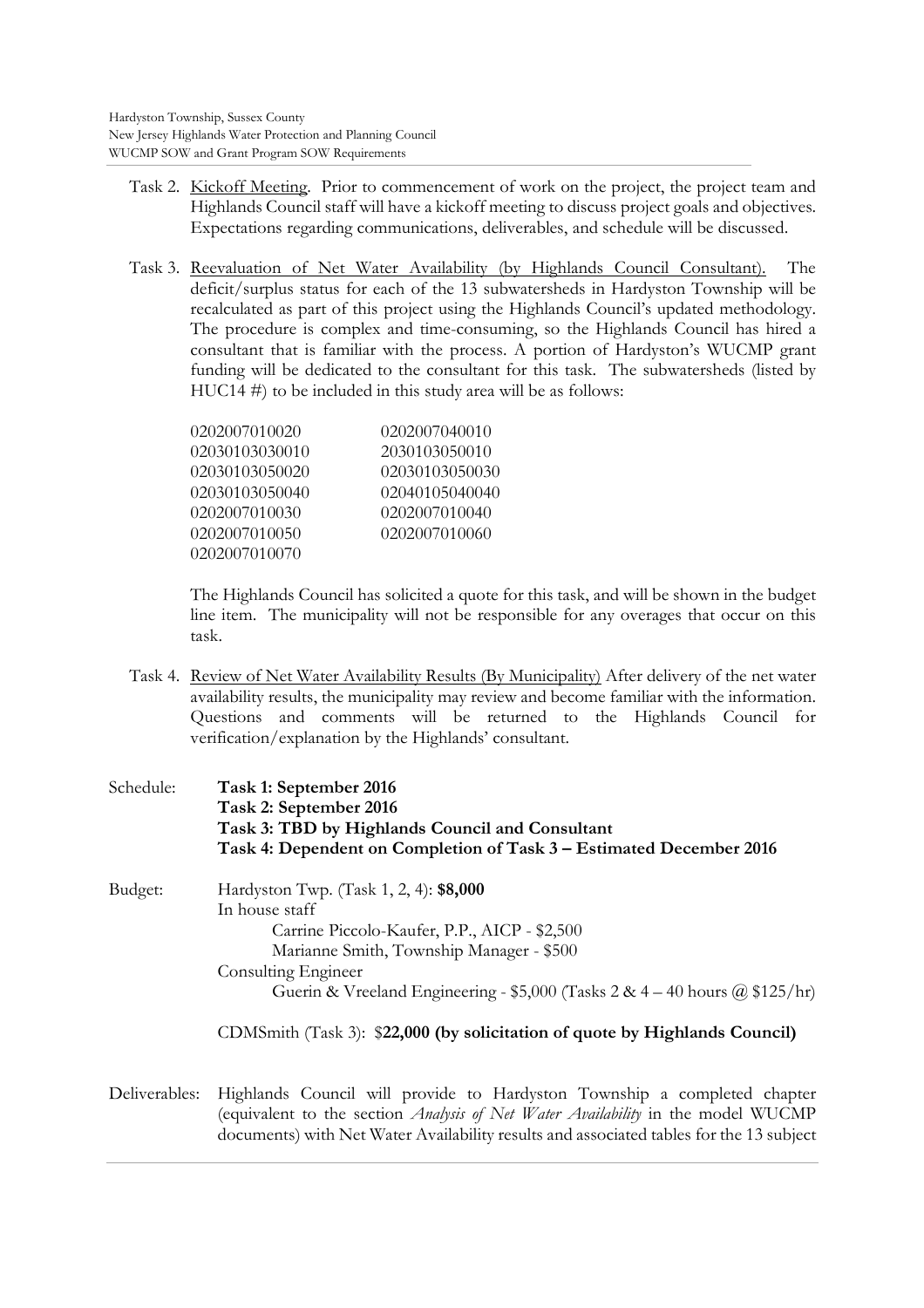HUC14 subwatersheds. The chapter will be suitable to be inserted in the Township's draft WUCMP document.

# Component II - Development of Water Use and Conservation Management Plan

The standards set forth in the RMP aim to limit increases in net consumptive/ depletive uses so that deficits in subwatersheds are not created nor exacerbated. The RMP also mandates that municipalities, working with utilities and other interested stakeholders, develop a Water Use and Conservation Management Plan. The primary purpose in development of a Water Use and Conservation Management Plan is to reduce, and where feasible, eliminate deficits,

Task 1. Review WUCMP model documents

The Highlands Council has prepared several model WUCMPs under its pilot program. Relevant WUCMPs will be reviewed and serve as a model document for the Hardyston municipal-wide WUCMP.

Task 2. Review water use data patterns and target users.

In order to understand the water deficit drivers, water use data supplied by the Highlands Council will be reviewed. These data will be supplemented by Hardyston Township from available water allocation permits, including significant water users. These target users will be identified in the WUCMP.

Task 3. Development of WUCMP document After collaboration with the Highlands Council, a municipal-wide WUCMP document will be developed. The pilot program WUCMP documents posted on the Highlands Council website will be serve as a model for the Hardyston WUCMP. The document will incorporate the selected mitigation strategies and targets to address HUC14 deficits or maintain surpluses.

# Task 4. Identify mitigation targets and strategies Based on the preceding analysis of water use patterns and significant users, deficit mitigation targets for the subject HUC14s will be selected. A meeting with Highlands Council staff at this juncture is appropriate.

Task 5. Revise document based on comments received from Highlands Council. Finalize document and receive Highlands Council approval prior to local adoption by the governing body.

#### January 2017 – January 2018 (dependent upon completion of Component 1, Schedule:  $Task 3)$

Budget: Hardyston Township (Tasks 1-5): \$36,600 In house staff Carrine Piccolo-Kaufer, P.P., AICP - \$5,500 Marianne Smith, Township Manager - \$1,100 Consulting Engineer Guerin & Vreeland Engineering -  $$30,000$  (Tasks 1-5 - 240 hours  $@$  \$125/hr)

# Deliverables:

- Draft outline of the WUCMP submitted for approval
- Deficit mitigation targets, strategies and timelines for implementation in consultation  $\bullet$ with Highlands Council.
- Provide electronic copy of adopted document to Highlands Council.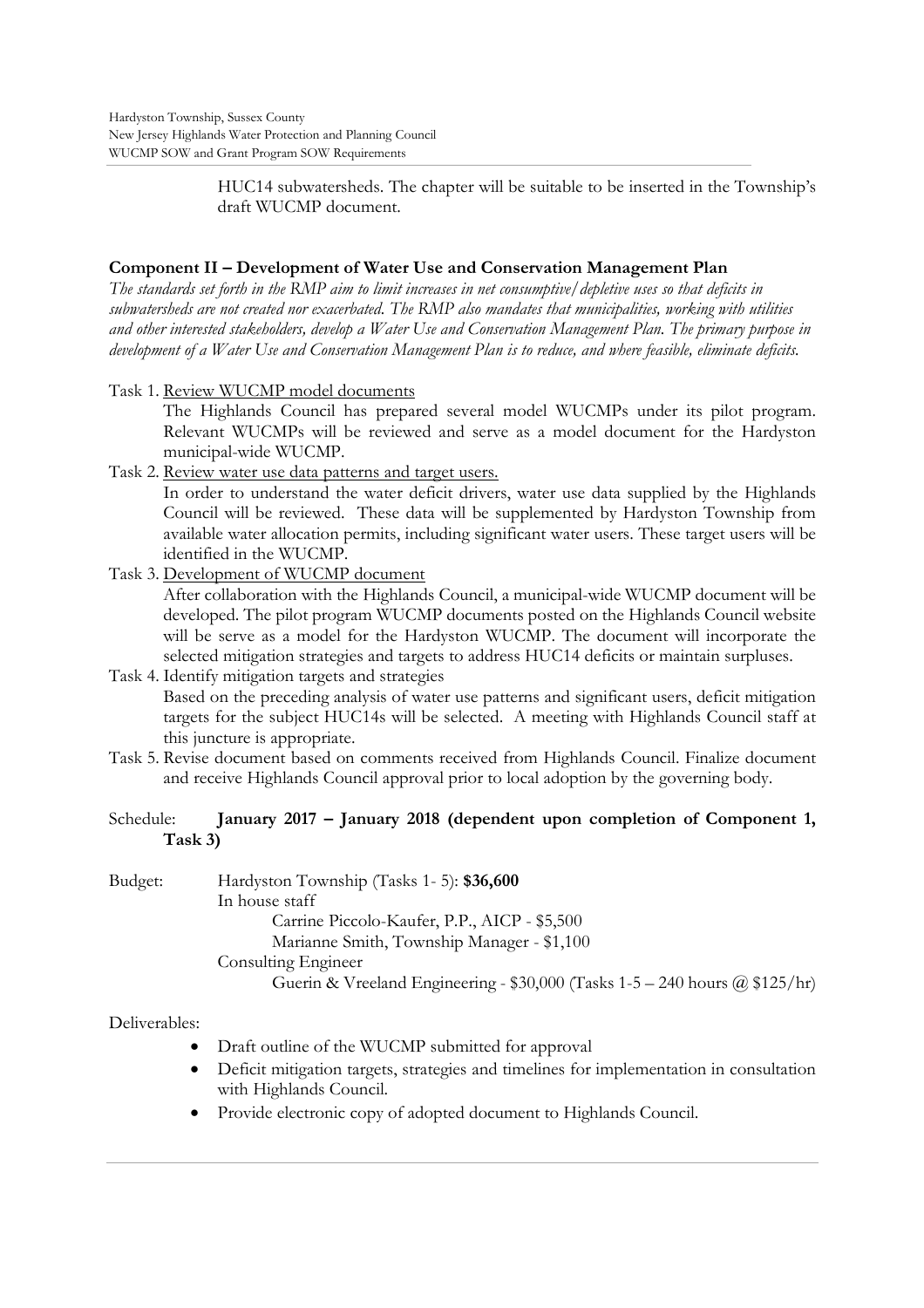Hardyston Township, Sussex County New Jersey Highlands Water Protection and Planning Council WUCMP SOW and Grant Program SOW Requirements

# **Component III – WUCMP Next Steps and Implementation**

*The WUCMP should identify real management strategies that can help ameliorate such water deficits or potential impacts on water supply source areas. After the WUCMP is drafted and approved, the municipality will begin the implementation of those strategies, including identifying a responsible lead entity, setting forth a schedule, and identifying possible funding mechanisms (if applicable).*

Task 1. The adopted WUCMP will include mitigation strategies as action items to address deficits in the subject HUC14s. The WUCMP will also typically include short-term  $( $3yrs$ ), and long$ term goals  $(3 \text{ yrs.})$  for implementation of those actions. After municipal adoption of the WUCMP, the municipality will identify funding requirements and a schedule for implementation of the WUCMP mitigation strategy goals.

| Schedule: | January 2018 – June 2018                                      |
|-----------|---------------------------------------------------------------|
| Budget:   | Hardyston Township (Task 1): \$4,200                          |
|           | In house staff                                                |
|           | Carrine Piccolo-Kaufer, P.P., AICP - \$1,500                  |
|           | Marianne Smith, Township Manager - \$200                      |
|           | Consulting Engineer                                           |
|           | Guerin & Vreeland Engineering - \$2,500 (20 hours @ \$125/hr) |

### Deliverables:

- Schedule for implementation of mitigation strategies.
- Lead entity for the implementation of the mitigation strategy.
- Funding requirements and proposed funding sources.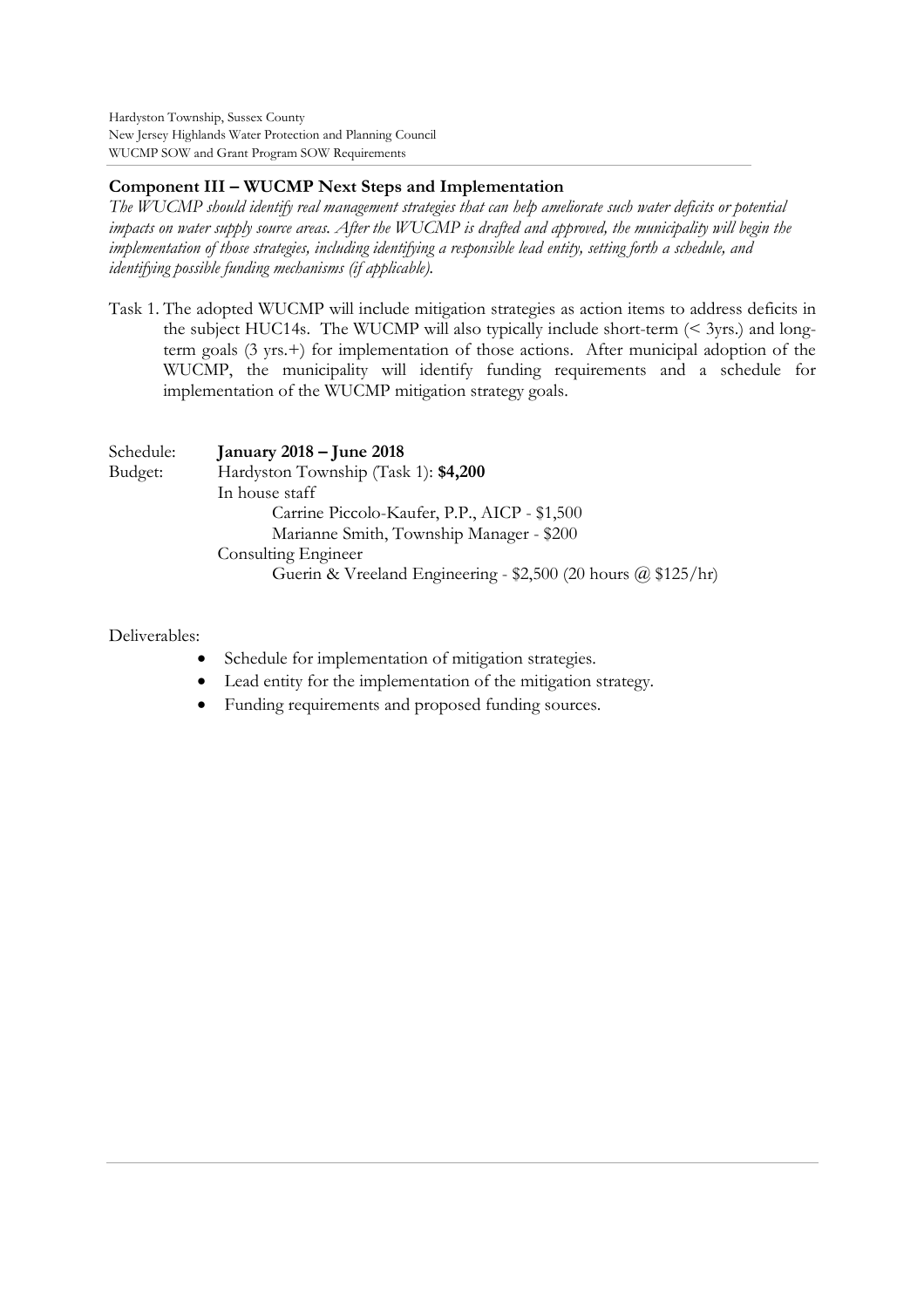# **Plan Conformance Implementation Grant Program Scope of Work Requirements (Non-TDR Grants)**

Scopes of Work submitted to the Highlands Council in support of a municipal or county Plan Conformance Grant must specify the master plan and/or regulatory provision(s) proposed for development or modification, the steps needed (including background studies) to complete the initiative(s), and how the resulting deliverables will further the municipal or county effort toward achieving Plan Conformance.

# **ELIGIBILITY**

Eligibility for funding under the Highlands Council Plan Conformance Grant Program requires and will be evaluated based on Applicant responses to the following.

A. Funding provided under this grant will be used to provide the following grant deliverable(s) (select all applicable):

| (X) | Plan Conformance Grant Deliverables                                                                                                                                                                                                                   |
|-----|-------------------------------------------------------------------------------------------------------------------------------------------------------------------------------------------------------------------------------------------------------|
|     | 1. Complete background study/studies and/or data collection needed to develop or modify one or<br>more components of a municipal/county master plan or of the jurisdiction's regulatory<br>provisions, to further its/their consistency with the RMP. |
| X   | 2. Develop or modify a municipal/county master plan component (inclusive of resource<br>management plans, sustainable economic development plans, etc.) to further its consistency<br>with the RMP.                                                   |
|     | 3. Develop or modify a municipal/county regulatory enactment (including policy enactments<br>governing municipal or county owned/operated lands or facilities) to further its consistency<br>with the RMP.                                            |
|     | 4. Develop or modify a municipal/county master plan or regulatory component pursuant to a<br>guidance document provided by the Highlands Council to achieve/further its consistency with<br>the RMP.                                                  |

- B. Specify study/studies and/or data collection proposed: Water Use Data, Net Water Availability Study by HUC14
- C. Specify master plan component(s) to be developed or modified: Water Use and Conservation Management Plan
- D. Specify regulatory provision(s) to be developed or modified: N/A subject to mitigation strategies proposed in WUCMP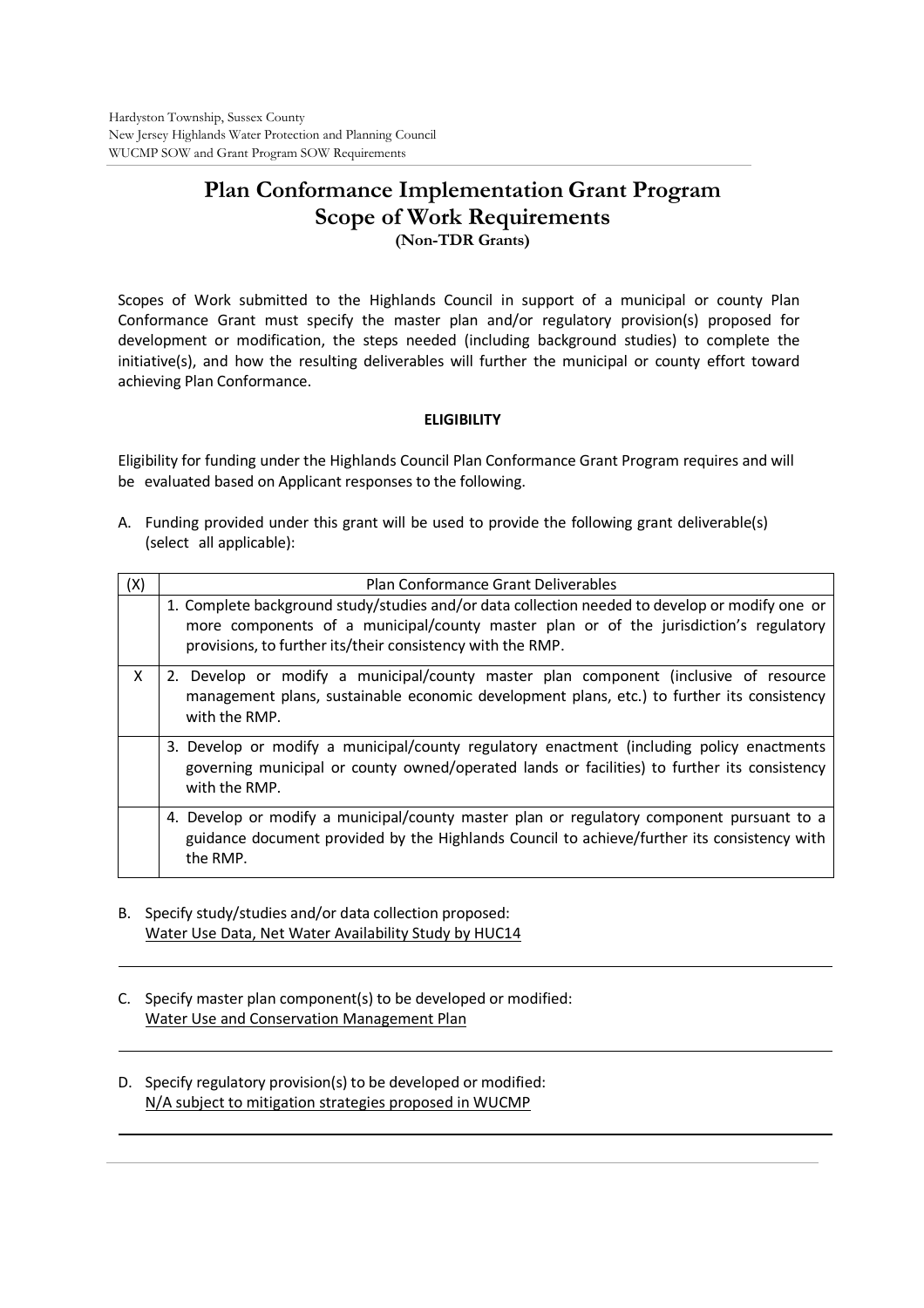$\mathcal{L}$ 

- E. Specify applicable Highlands Council guidance materials:
- F. Grant deliverable(s) will further the consistency of the municipal/county master plan or regulatory enactments with respect to the following policy areas of the RMP (select all applicable):

| (X) | <b>RMP Policy Areas</b>                                      |  |
|-----|--------------------------------------------------------------|--|
| X   | <b>Highlands Resource Protection/Enhancement</b><br>1.       |  |
|     | 2.<br>Sustainable Economic Development                       |  |
|     | Smart Growth, Compact Development<br>3.                      |  |
|     | <b>Transportation/Circulation Planning</b><br>4.             |  |
|     | <b>Highlands Center</b><br>5.                                |  |
|     | Highlands Redevelopment Area<br>6.                           |  |
|     | Agricultural Preservation/Retention<br>7.                    |  |
|     | Land Preservation/Stewardship<br>8.                          |  |
| X   | Water Use & Conservation/Management<br>9.                    |  |
|     | 10. Water Quality Protection/Management                      |  |
|     | 11. Wastewater Management                                    |  |
|     | 12. Stormwater Management                                    |  |
|     | 13. Stream Corridor Protection/Management                    |  |
|     | 14. Lake Management                                          |  |
|     | 15. Forest Resource Protection/Management                    |  |
|     | 16. Critical Habitat Protection/Management                   |  |
|     | 17. Carbonate Rock Management                                |  |
|     | 18. Steep Slope Protection/Management                        |  |
|     | 19. Septic System Management                                 |  |
|     | 20. Easement Inventory/Monitoring/Management                 |  |
|     | 21. Fair Share Housing Plan Development/Modification per FHA |  |
|     | 22. Community Facilities Planning                            |  |
|     | 23. Historic/Scenic Resource Preservation/Management         |  |
|     | 24. Cluster Development Planning                             |  |
|     | 25. Low Impact Development Planning                          |  |
|     | 26. Other (specify):                                         |  |

### **GRANT FINANCIAL AND PERFORMANCE REPORTING**

In accordance with the Highlands Council Grant Program Section XIX. The following grant conditions are required.

A. The Grantee is required to submit a final deliverable at the conclusion of each completed task deliverable.